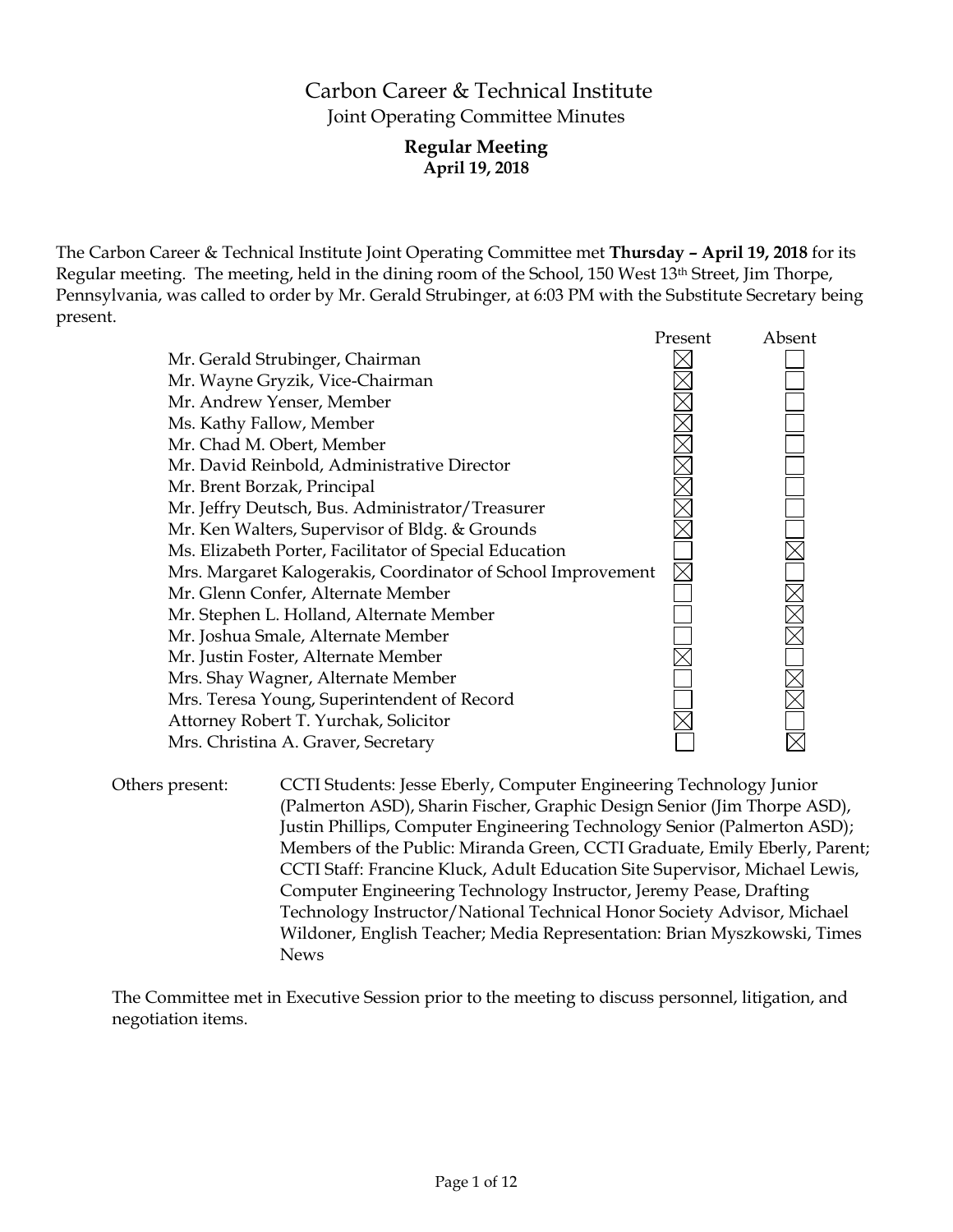## **Approval of Minutes**

A. MOTION by Mr. Gryzik, SECONDED by Ms. Fallow to approve the Minutes of the March 15, 2018 Regular Meeting.

VOTE: YES - 5 NO - 0 ABSENT - 0 ABSTENTIONS - 0

Motion carried.

## **Courtesy of the Floor to Visitors**

NONE

## **Approval of Treasurer's Report (March 2018)**

A. MOTION by Mr. Gryzik, SECONDED by Mr. Yenser to approve the Treasurer's Report for March 2018 showing a final balance of \$8,437,744.48 in the General Fund, and \$72,554.66 in the Student Activities Account.



## **Approval of Payment of Bills**

A. MOTION by Ms. Fallow, SECONDED by Mr. Obert to approve Payment of Bills - General Fund and Other Accounts.

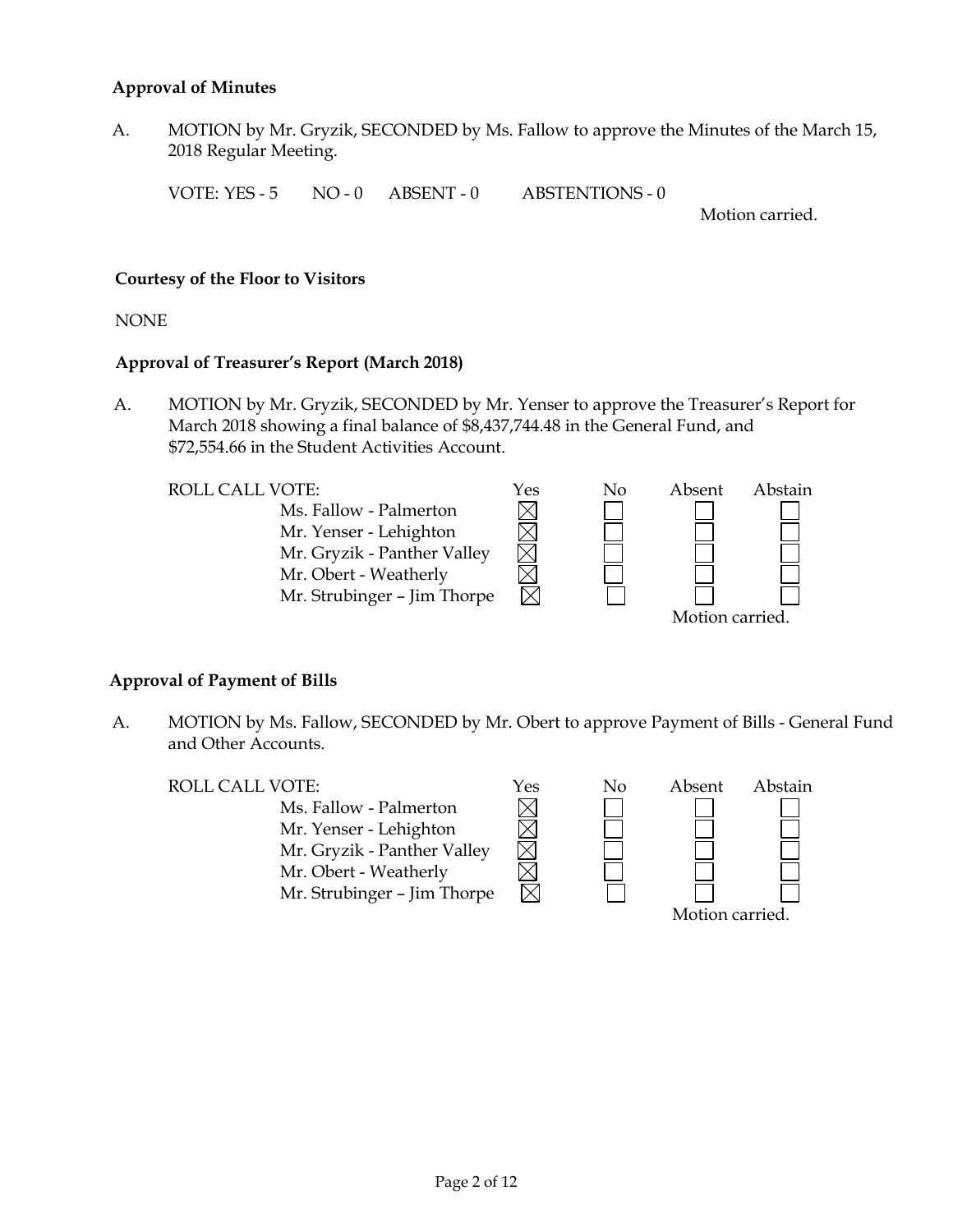## **Administrative Reports**

- A. Principal's Report Mr. Brent Borzak
	- a. The 2017-2018 school year has successfully entered the fourth marking period. There were over forty CCTI students with perfect attendance for the  $3<sup>rd</sup>$  marking period! We are focused on preparing for our upcoming weeks of testing for NOCTI, AP and Keystone Exams, in addition to building our students career portfolios. The annual Senior Awards Ceremony will take place on May 23rd. Prom, graduation and other end of the year activities are set in place. Administration and guidance have been very busy going through applications of new and incoming students.
	- b. National Technical Honor Society
		- i. Mr. Borzak introduced Mr. Jeremy Pease, Drafting Technology instructor and National Technical Honor Society advisor who thanked the JOC for their support and introduced the current NTHS President, Justin Phillips, Computer Engineering Technology Senior (Palmerton ASD) and NTHS Reporter, Sharin Fischer, Graphic Design Senior (Jim Thorpe ASD). Sharin shared the following:
			- 1. NTHS holds monthly lunch meetings with every other meeting for officers, only.
			- 2. This school year they have participated in the Bag Bingo fundraiser, served as tour guides for CCTI's Open House & Trade Show, donated to the American Cancer Society and food bank, collected and delivered gifts to a local autistic boy in need, and held an Easter egg hunt for the students of St. Joseph's Regional Academy.
			- 3. Held the CCTI NTHS Induction ceremony in which a record number of 18 new members were inducted.
			- 4. Elected officers for the 2018-2019 school year.
			- 5. Will host a hiking trip next month for its senior members.
	- c. Student Representative
		- i. Mr. Borzak introduced Mrs. Peggy Kalogerakis, Coordinator of School Improvement who turned the floor over to student representative Justin Phillips who shared the following:

## **Student Council**

Held their annual penny wars fund raiser last week - proceeds will be going to VALOR – a Veterans organization. They continue to distribute backpacks for the Micah's Backpack program in Palmerton. The next and last event for this school year will be a talent show (currently in the process of enlisting talent).

## **Interact Rotary Club**

Next Rotary meeting will be scheduled for next week, also attending will be members of the Jim Thorpe Rotary. Currently selling root beer floats – a great success! Distribution of the proceeds yet to be voted on.

## **HOSA**

- Final blood drive was in April. Collected 178 units for the year.
- The following Health Medical students received medals through the HOSA (Future Health Professionals) State competition: Prepared Speaking, Gold - Alyssa Parramore (Senior, JTASD) Prepared Speaking, Silver - Karissa Nenscel (Junior, PASD) Medical Terminology, Silver - Meagan Gildner (Sophomore, LASD) Community Awareness, Gold - Khamaria Harris (Sophomore, JTASD) and Sydnie Christman (Sophomore, PASD)

Community Awareness, Silver - Zoe Arnold (Senior, PVSD) and McKenzie DaCosta (Senior, LASD)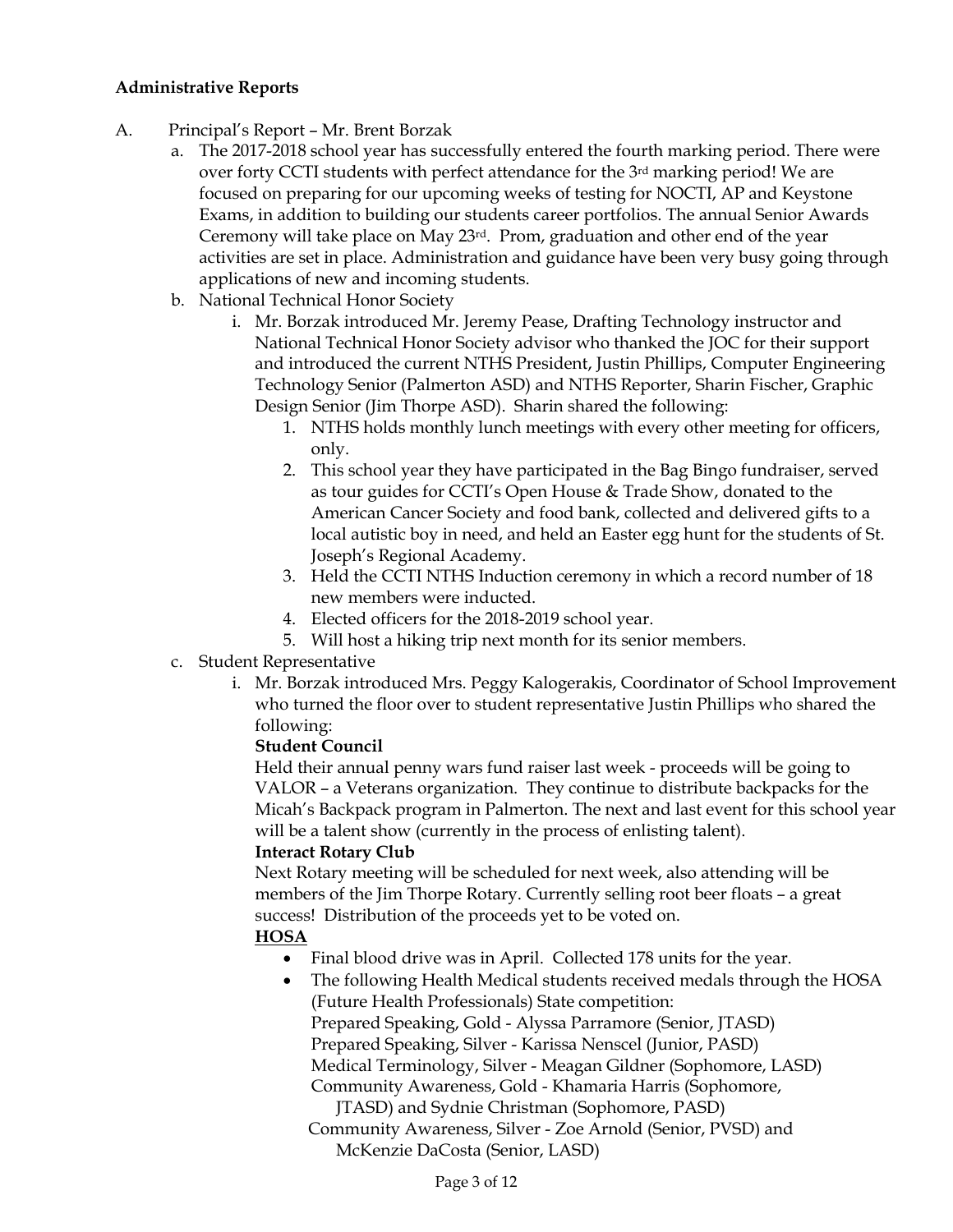## **DECA**

- The community service project for the American Cancer Society culminated with four students presenting the \$6,000 check from CCTI at the Telethon. The students, Alyssa Stamets (Senior, JTASD), Alissa German (Senior, PVSD), Rachael Dickson (Junior, PASD) and Shannon Higgins (Junior, PASD), also spent some time answering phones.
- Seven students left for the DECA International Conference in Atlanta, GA, on Saturday, April 21. Alyssa Stamets (Senior, JTASD), Rachael Dickson, (Junior, PASD), Shannon Higgins (Junior, PASD), Rebekah Lorah (Sophomore, PASD), Alyssa Halada (Junior, PASD), Alissa German (Senior, PVSD), and Skyler Graver, (Junior, PASD) will be competing with over 6,000 students from the U.S., Canada, Guam, and Germany.
- On Monday, April 16 we hosted a 3 on 3 basketball tournament that also benefited the American Cancer Society. It had been postponed due to inclement weather in March. We had 26 CCTI students participate and they had a great time. We are looking forward to expanding this event next school year.
- d. Computer Engineering Technology
	- i. Mr. Borzak introduced Mr. Mike Lewis, Computer Engineering Technology instructor who gave the floor to Jesse Eberly (Junior, PASD) who shared that information he received from Mr. Lewis regarding a STEM research program offered this summer through the Joint Science and Technology Institute in Aberdeen, MD. It's a fully-funded 2-week research program accepting only 48 U.S. students. Each student will be assigned to a group responsible for a service research project (i.e. cyber security, digital forensics, or robotics). The program is mentored by Department of Defense Research Scientists and would also afford the students the opportunity to attend several activities in the area like touring the Smithsonian National Air & Space Museum and the Museum of Natural History. Jesse applied with a reference letter from Mr. Lewis and was accepted. He expressed how honored and proud he is not only to be chosen but to represent CCTI, as well. Last year only one student from PA was chosen. Mr. Lewis added that Jesse will be the 1st student to attend from our area. Last year, sixty students from South Korea, Japan, Germany, and again only 1 from PA were accepted. This is a pretty exclusive opportunity and he is excited for and proud of Jesse. He hopes Jesse is able to bring back stories of his experience and examples of experiments to share with his fellow CCTI students.
- e. CCTI Graduate
	- i. Mr. Borzak introduced Mr. Mike Wildoner, English Teacher who introduced 2016 CCTI graduate Miranda Green. Miranda graduated from the Auto Service Technology program after completing four years at CCTI (her freshmen year at CCTI was in the Drafting Technology area). In her senior year, Miranda placed 3rd in a SkillsUSA competition and placed 2nd with a female CCTI teammate at the Grater Lehigh Valley Auto Dealership competition (as the 1<sup>st</sup> all female team to place in the event's history). After graduation she went on to attend the Universal Technical Institute (UTI) and graduated approximately 1 month ago. She currently is employed by Kovatch Ford in Nesquehoning as a technician (in her 2nd week of employ) and aspires to possibly one day teach at a technical school.
- B. Director's Report Mr. Dave Reinbold, Administrative Director
	- a. Mr. Reinbold followed the above information by adding that 52 CCTI students (an increase from the total attendees of 36 last year) and 5 advisors are currently in Hershey, PA at the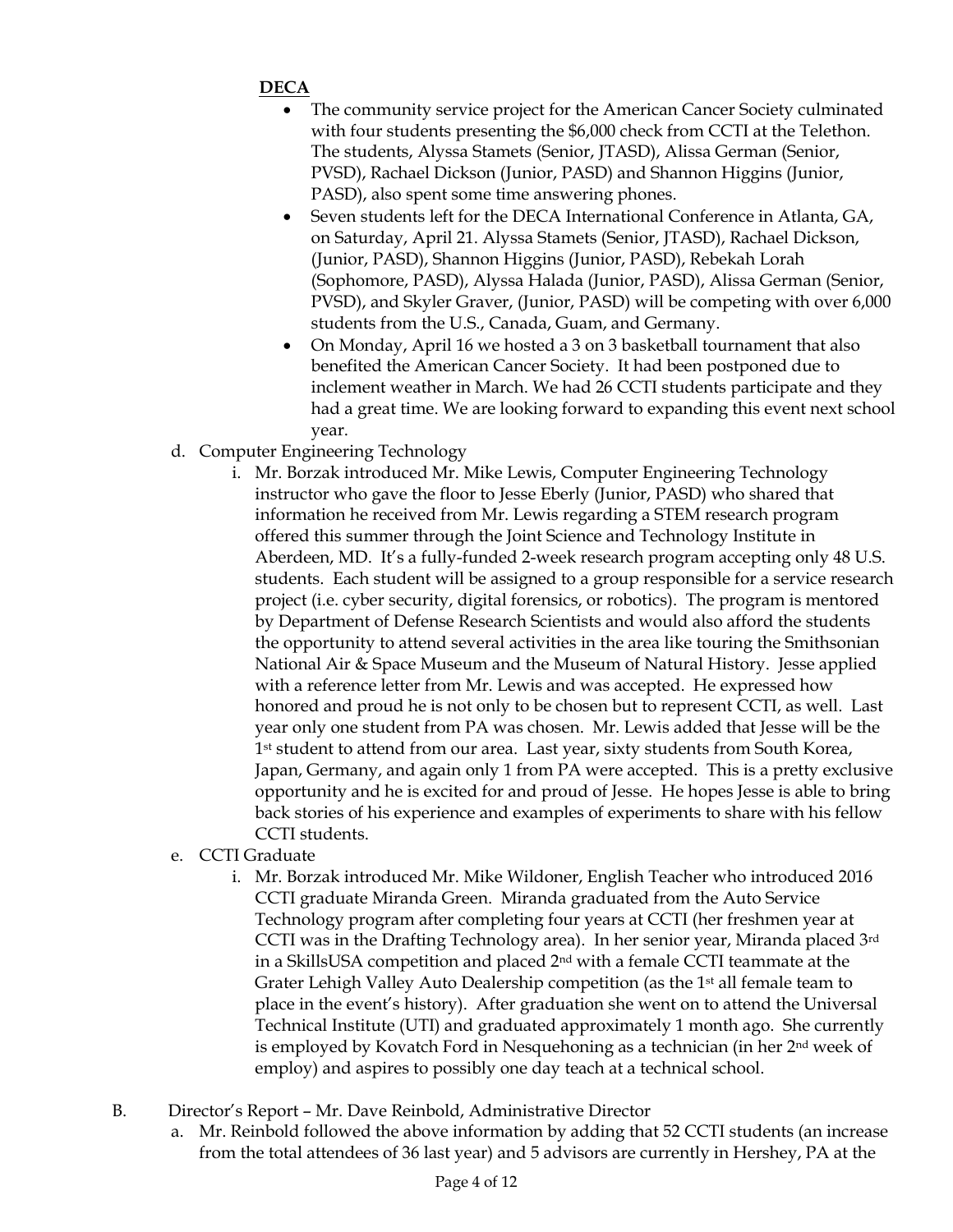SkillsUSA State competition. Upon their return, 6 of the SkillsUSA competitors will accompany 1 additional CCTI student and Mrs. Barto, DECA advisor to Atlanta, GA to compete at the DECA International Career Development Conference.

b. CCTI graduation is set for Friday, June 8 at 7:00 p.m. at the Jim Thorpe Area High School.

## C. Adult Education Report – Mrs. Francine Kluck, Adult Education Site Supervisor **Course Offerings Spring/Summer 2018**

| Heartsaver® First Aid and                 | Esthetician                                |
|-------------------------------------------|--------------------------------------------|
| CPR/AED                                   | Nail Technician                            |
| Nurse Aide                                | PA State Inspection Mechanic Certification |
| Pharmacy Technician                       | Small Gas Engine Repair                    |
| <b>Certified Personal Fitness Trainer</b> | Auto Collision                             |
| <b>Welding Technology</b>                 | <b>HVAC</b>                                |
| Introduction to Precision Machining       | <b>GED Preparation Courses</b>             |
| ServSafe® Exam                            | Introduction to Word and Excel             |
| Cosmetology Refresher/Completion          |                                            |
|                                           |                                            |

Program descriptions, orientations, and start dates are available at [www.carboncti.org/adult-education](http://www.carboncti.org/adult-education)

Follow our happenings on Facebook at Carbon Career and Technical Institute – Adult Education.

## **April 2018 Program Starts**

April 9th Nurse Aide; 7 students

## **Outreach and Program Development Report**

- April 4<sup>th</sup> Pearson Vue Testing Center open 13 GED tests administered
- April 19th Nurse Aide Orientation
- April  $24<sup>th</sup>$  Jim Thorpe Rotary Presentation
- May 10<sup>th</sup> PA State Inspection Seminar
- May 17th PennDOT Safety Inspection class concluded

## **Grant Report – GED Classes**

- CCTI is an LCCC subcontractor through PA Department of Education Federal Literacy Grant to provide adult education and high school equivalency instruction to 64 individuals for 2017-2018.
- GED exam scholarships awarded for 55 modules; students must be active GED classroom participants to be awarded the funds. Funding provided from CCTI and Jim Thorpe Rotary through the Carbon County Community Foundation.
- GED spring classes began at CCTI days/evenings and the Carbon County Prison in January; concluded in March. Lehighton Area High School location will be completed in May.
- March 28<sup>th</sup> GED spring graduation was held with over 70 family, friends, and graduates at the Café. Proud of our 19 students who have passed their GED exam while attending CCTI's classes in partnership with LCCC.
- GED grant submitted for 2018-2019 school year.

## **Alternative Education**

 Spring 2018 marking period enrolled 18 students from Jim Thorpe Area, Panther Valley, and Palmerton Area school districts. Enrollment is continuing for the marking period started April 3rd.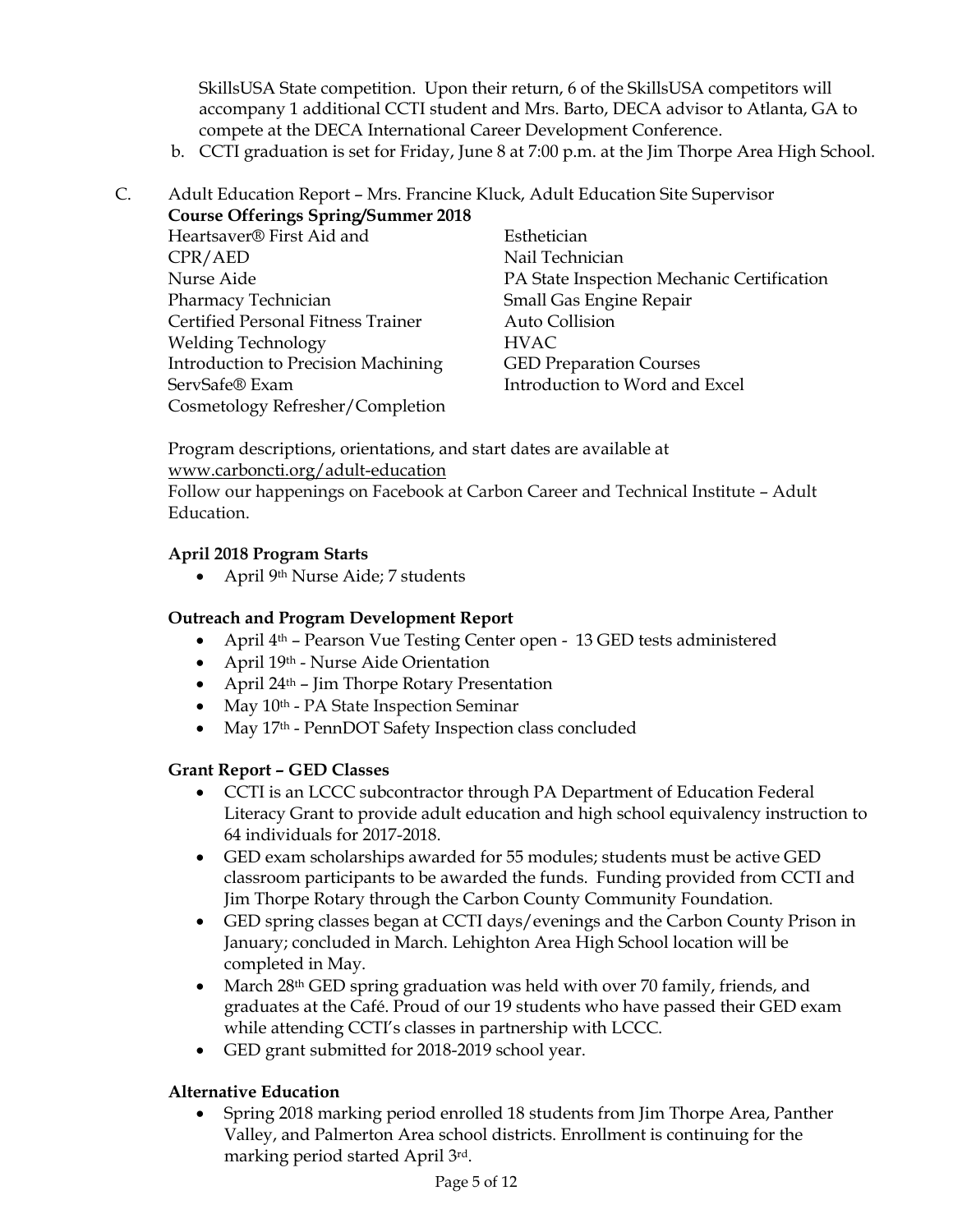## **GED Admin – Pearson Testing Center**

- CCTI has administered 85 GED exams for the community from July 2017 through March 2018. GED testing is offered once a month at CCTI.
- D. Building and Grounds Report Mr. Ken Walters, Supervisor of Buildings and Grounds
	- a. The facility and equipment is running well. Currently planning for the summer break to get all summer maintenance done.
	- b. Customer under contract for a 2018-2019 school year start of a building construction trades modular house project. Mr. Reinbold added that the customer has submitted rough plans. Mr. Pease, Drafting Technology instructor and his students will be the first step in the project, creating and submitting final plans to the State. Once approved, the first lumber order may be purchased. Drafting Design Technology, Carpentry, Electrical Distribution and Automation/Electrician, and Heating, Ventilation, Air Conditioning and Refrigeration technical areas will all work together to complete this project.
- E. Business Administrator's Report Mr. Jeffry P. Deutsch, Business Administrator a. The 2018-2019 budget is officially approved.

## **Items of Business**

## *Personnel*

MOTION by Mr. Obert, SECONDED by Mr. Gryzik that the following motions be approved:

## **Employment Agreement Approved**

A. to approve the extension of the agreed upon agreement with Jeffry Nietz as PIMS Trainer/Coordinator with the CCTI Joint Operating Committee through July 31, 2018.

## **Substitute Approved**

B. to approve Jeffry Nietz as a substitute Part-Time Technology Assistant (on an as needed basis, not to exceed 3 days/week) at the rate of \$150/day through the 2018-2019 school year.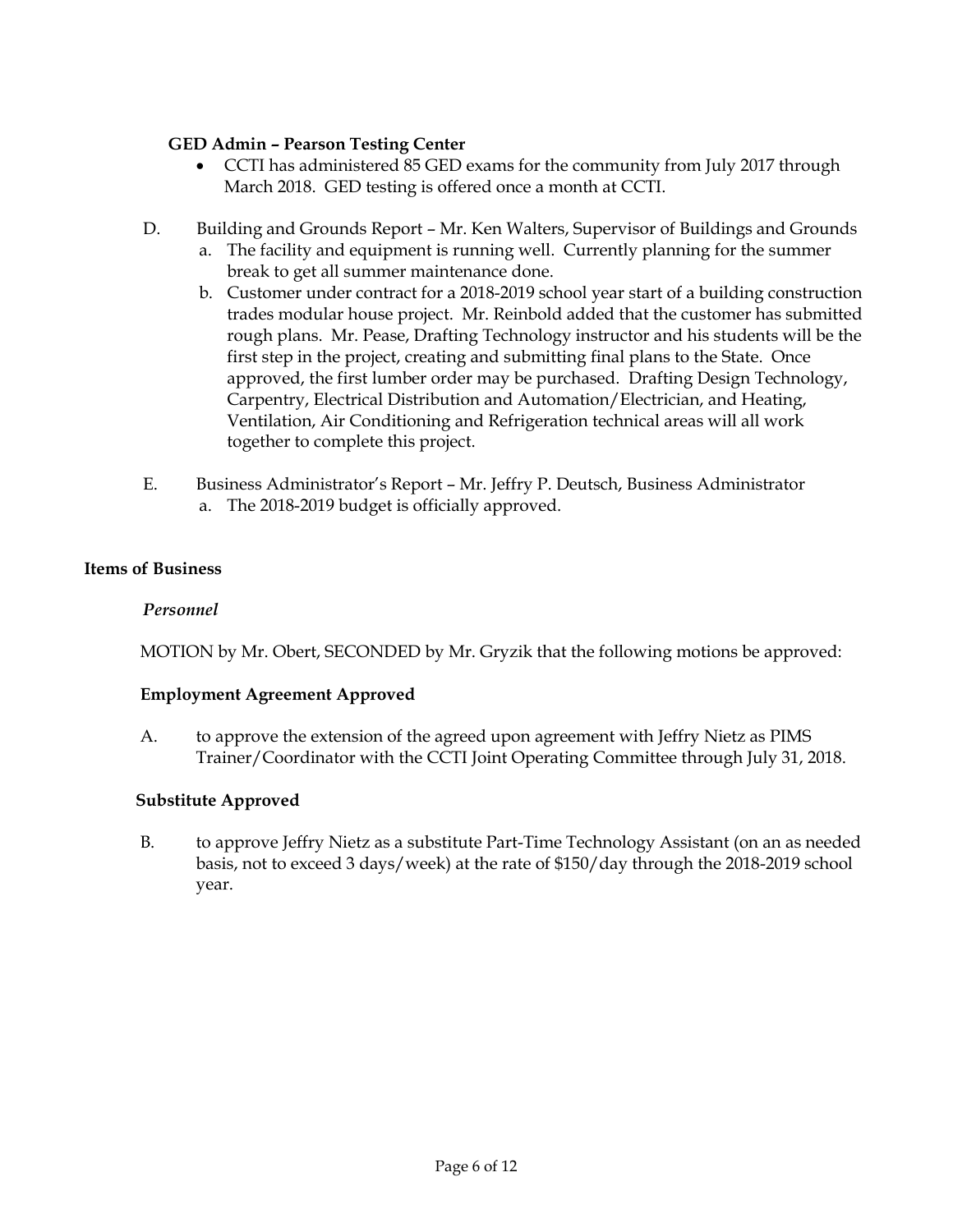## **Adult Education Instructors Approved**

C. to approve the following individuals as Adult Education Instructors on an as needed basis, at a salary of \$21.00-\$25.00 per hour effective April 20, 2018 through April 2019:

> Autumn Frey Michele Dominic Tammy Marshall Hal C. Resh\* Harold Resh

\*Pending receipt of all mandated clearances.

| <b>ROLL CALL VOTE:</b>      | Yes | Nο | Absent           | Abstain |
|-----------------------------|-----|----|------------------|---------|
| Ms. Fallow - Palmerton      |     |    |                  |         |
| Mr. Yenser - Lehighton      |     |    |                  |         |
| Mr. Gryzik - Panther Valley |     |    |                  |         |
| Mr. Obert - Weatherly       |     |    |                  |         |
| Mr. Strubinger - Jim Thorpe |     |    |                  |         |
|                             |     |    | Motions carried. |         |

## **Employment Termination Approved**

D. MOTION by Mr. Gryzik, SECONDED by Mr. Yenser to terminate employee #11476 effective April 19, 2018.

Ms. Fallow - Palmerton Mr. Yenser - Lehighton Mr. Gryzik - Panther Valley Mr. Obert - Weatherly Mr. Strubinger – Jim Thorpe



## *Education*

MOTION by Mr. Obert, SECONDED by Mr. Gryzik that the following motions be approved:

#### **Freshman Exploratory Program Admission Requirements Set**

A. to set the number of students who meet the 2018-2019 admissions requirements to the Freshman Exploratory Program at ten (10) per sending school district.

Note: At this time, Welding is fully enrolled and not accepting 9<sup>th</sup> grade applicants.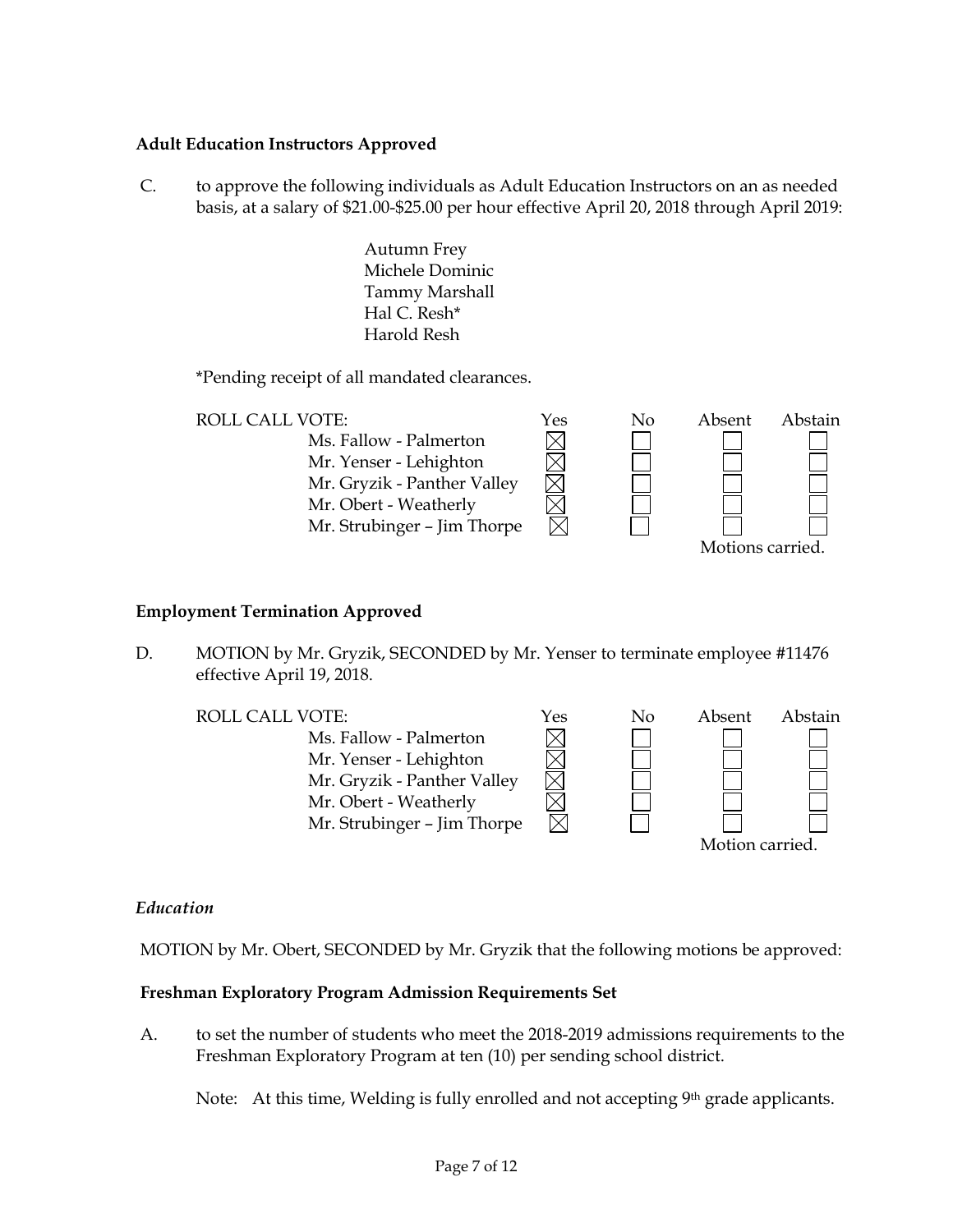## **Field Trip Approved**

B. that Jeremy Pease, National Technical Honor Society (NTHS) Advisor and Michele Dominic, Health Medical Instructor chaperone twelve (12) NTHS senior students on a field trip to Ricketts Glen State Park May 16, 2018 in Benton, PA.

## **Field Trip Approved**

C. that Katherine Baumgardt, English Teacher chaperone twelve (12) AP English students on a field trip to The Metropolitan Museum of Art May 21, 2018 in New York, NY.

Note: Expenses for the trip are included in the 2017-2018 General Fund Travel Budget.

VOTE: YES - 5 NO - 0 ABSENT - 0 ABSTENTIONS - 0

Motions carried.

## *Budget & Finance*

MOTION by Mr. Yenser, SECONDED by Ms. Fallow that the following motions be approved:

## **Resolutions Acknowledged**

A. to acknowledge receipt of the Resolution pertinent to the 2018-2019 Proposed Operating Budget for the Carbon Career & Technical Institute calling for receipts and expenditures in the amount of \$8,330,745 as follows:

> **Jim Thorpe Area School District** Yes – 7, No - 0, Absent – 1, Abstentions – 1 – **Approved Palmerton Area School District** Yes – 8, No - 0, Absent – 1, Abstentions – 0 – **Approved Panther Valley School District** Yes – 8, No - 0, Absent – 1, Abstentions – 0 – **Approved Weatherly Area School District** Yes – 8, No - 1, Absent – 0, Abstentions – 0 – **Approved**

## **Adult Education Program Proposed Operating Budget Approved**

B. to approve the 2018-2019 Proposed Operating Budget for the CCTI Adult Education Program, calling for receipts and expenditures in the amount of \$127,310.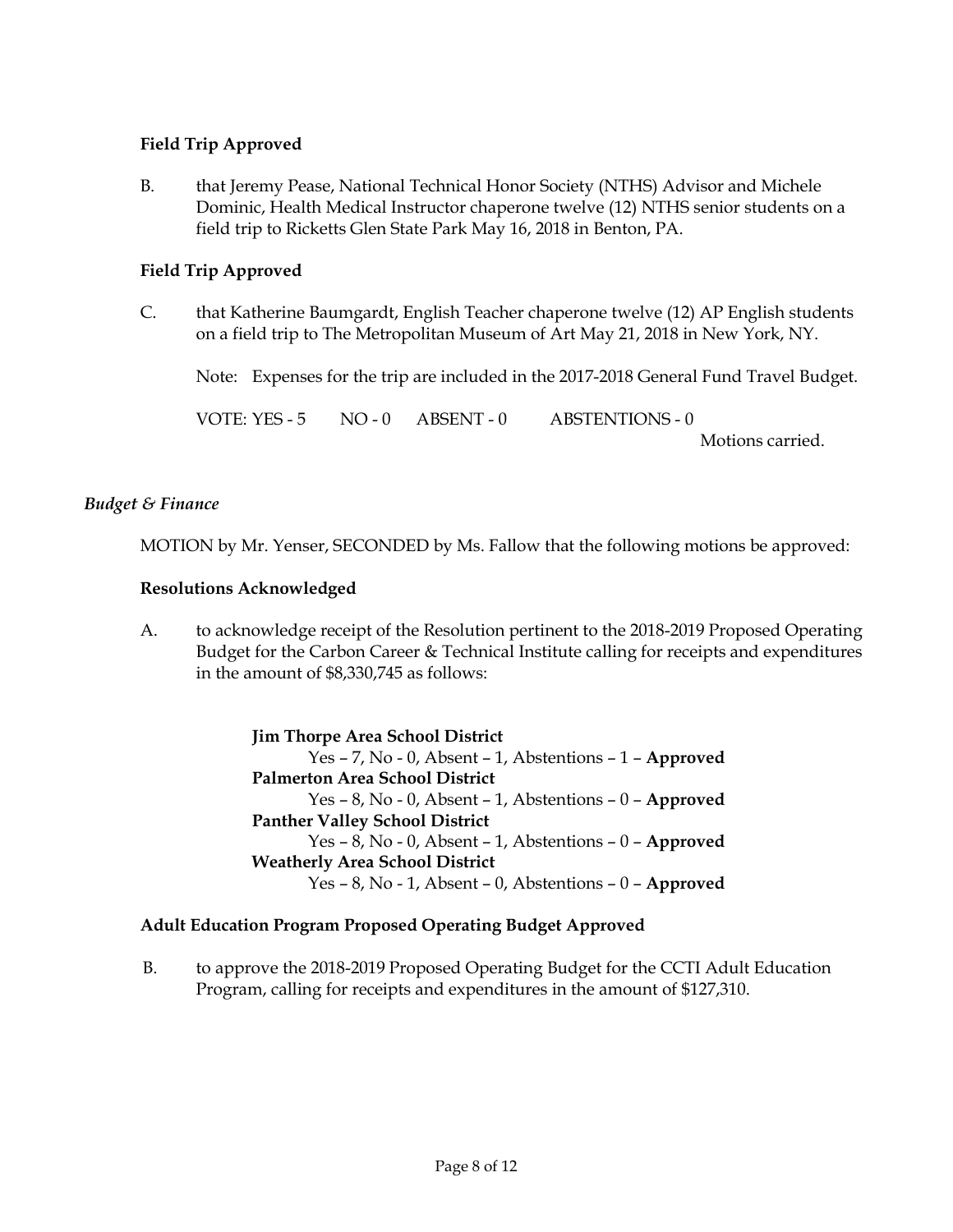## **Carbon Alternative High School Diploma Program Proposed Operating Budget Approved**

- C. to approve the 2018-2019 Proposed Operating Budget for the Carbon Alternative High School Diploma Program, calling for receipts and expenditures in the amount of \$240,000.
	- Note: The program routinely serves between 30-40 students over the course of a 200 day program year. This budget does not impact the CCTI General Fund.

## **Carbon Alternative High School Diploma Program Tuition Rate Approved**

- D. to approve the Tuition Rate for the Carbon Alternative High School Diploma Program at the rate of \$8,000 per year for the 2018-2019 fiscal year.
	- Note: Tuition payments based on participation fund the program. The daily rate will be \$40.00.

| VOTE: YES-5 NO-0 ABSENT-0 |  | ABSTENTIONS - 0  |
|---------------------------|--|------------------|
|                           |  | Motions carried. |

#### *Buildings & Grounds*

NONE

## *Administrative*

MOTION by Mr. Gryzik, SECONDED by Mr. Obert that the following motions be approved:

#### **Revised 2017-2018 CCTI Student/Teacher Calendar Approved**

- A. to approve the revised 2017-2018 CCTI Student/Teacher Calendar, as presented.
	- Note: The revision reflects additional snow days of March 21 and 22, 2018 with makeup days of June 11 and 12, 2018.

#### **2018-2019 carbon Alternative High School Diploma Program Class Schedule Approved**

B. to approve 2018-2019 class schedule for the Carbon Alternative High School Diploma Program as follows:

> **Summer 2018** Tuesday, July 9, 2018 – Thursday, September 24, 2018 (50 days)

#### **Fall 2018**

Tuesday, October 2, 2018 – Thursday, December 13, 2018 (50 days) (con't)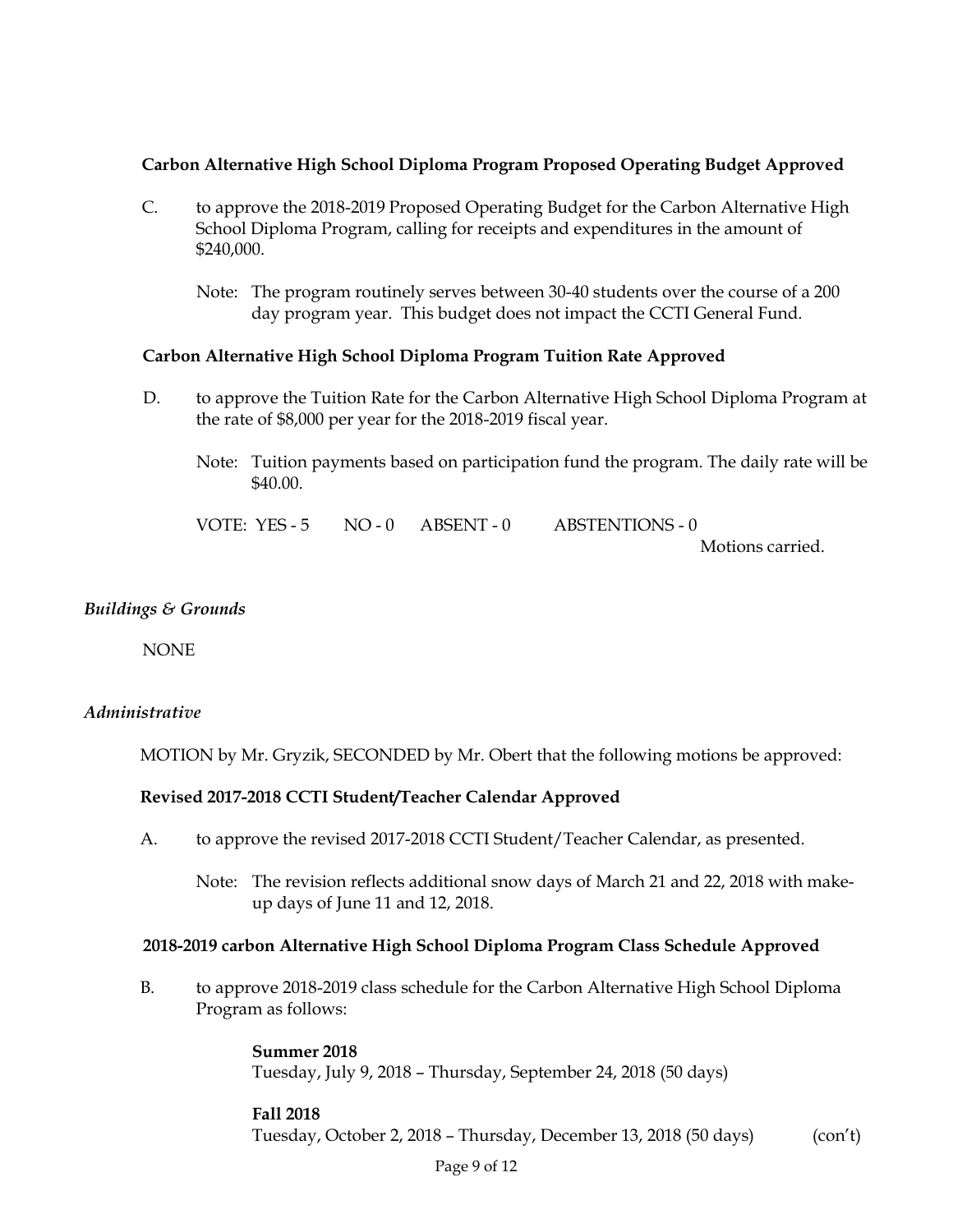## **Winter 2019**

Wednesday, January 2, 2019 – Monday, March 18, 2019 (50 days)

#### **Spring 2019**

Monday, April 1, 2019 – Friday, June 14, 2019 (50 days)

Note: Snow/emergency days are made up at the end of each semester.

#### **Conference Attendance Approved**

C. that Elizabeth Porter, Facilitator of Special Education and Scott Bartholomew, Special Education Teacher attend Lehigh University's 46<sup>th</sup> Special Education Law Conference May 11, 2018 at Lehigh University's Mountaintop Campus, Bethlehem, PA at a cost of \$195 each to cover the cost of registration.

## **Advisor Position Salaries Approved**

D. to approve the following salaries for advisor positions for the 2018-2019 school year:

DECA/HOSA/SkillsUSA Advisors - \$2,300 ea.

Senior Class Advisor - \$2,300

Underclass Advisor (Freshmen, Sophomore, Junior - combined) - \$2,300

Student Council - \$2,300

NTHS - \$2,300

Yearbook - \$2,300

Interact Rotary - \$2,300

SADD - \$2,300

Aevidum - \$1,600

Student Forum - \$1,600

SkillsUSA Assistant Advisors - \$1,600 ea.

DECA Assistant Advisors - \$1,600 ea.

DECA/HOSA/SkillsUSA Assistant Advisor - \$1,600

Note: This salary schedule is based on a formula using sending schools current salary schedules.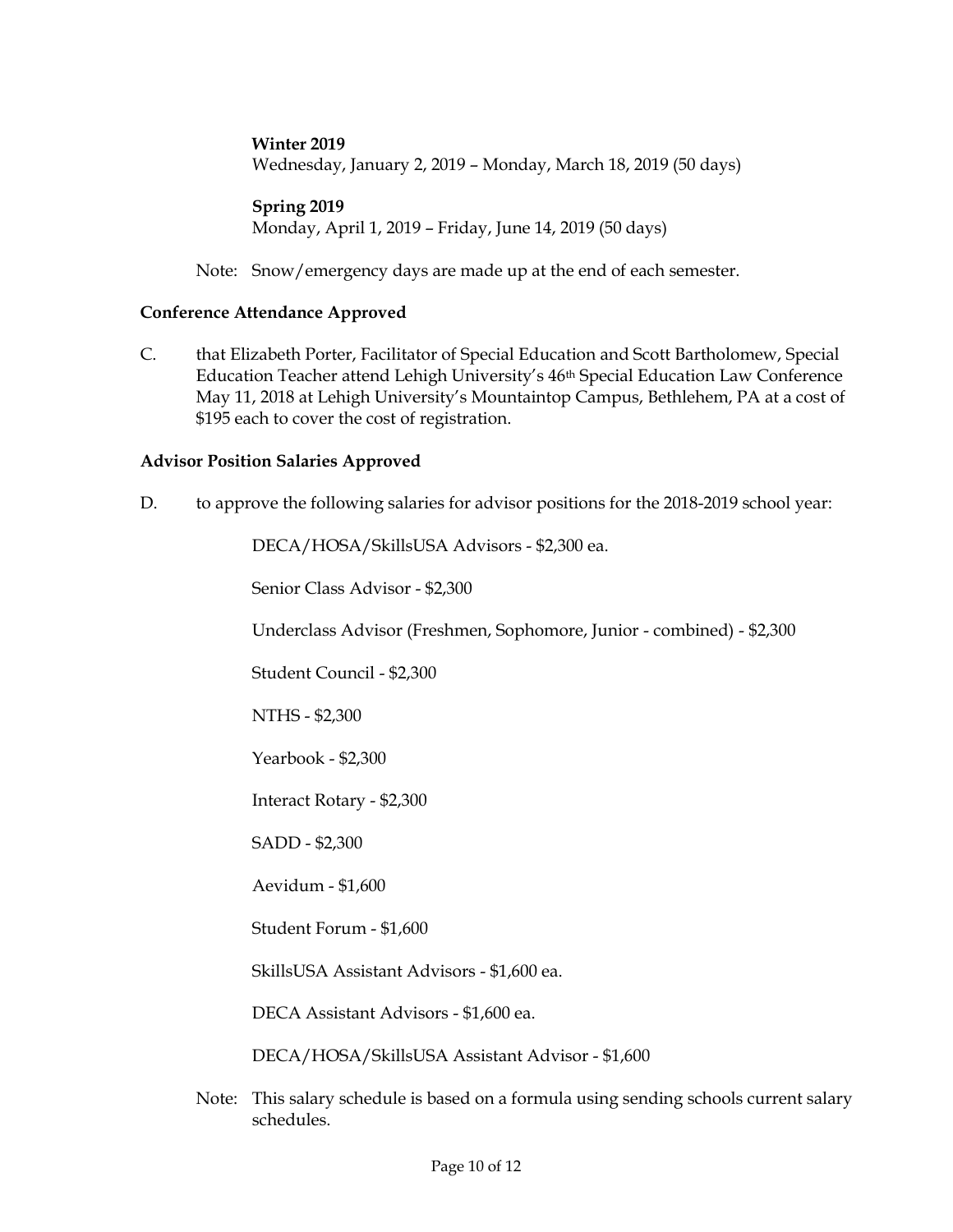## **Participation in the Technology in Education Legal Counsel Consortium Approved**

- E. to enter into an agreement with Carbon Lehigh Intermediate Unit #21 (CLIU 21) for participation in the Technology in Education Legal Counsel Consortium for the 2018- 2019 fiscal year.
	- Note: Sweet, Stevens, Katz & Williams is offering this service on a consortium basis through CLIU 21. This service is designed to provide legal support in the complicated and ever changing legal landscape that surrounds technology in an educational setting. The Technology Counsel Consortium provides proactive strategies, training and model policies designed to prevent digital-age problems that can lead to liability. The overall pricing for this valuable service has s light increase from last year. 2016-2017 (15 participants) - \$600 per participant, 2017- 2018 (17 participants) - \$530 per participant.

## **Policies Adopted**

F. to approve the second reading and adoption of the following CCTI policies, as presented:

> #251 (Pupils) #436 (Professional Employees) #808 (Operations)



## **Reports**

#### **Foundation Report Accepted**

A. MOTION by Mr. Yenser SECONDED by Ms. Fallow to accept the Carbon Career & Technical Institute Foundation Report, as presented.

Note: The balance in this account stands at \$2,236.44.

VOTE: YES - 5 NO - 0 ABSENT - 0 ABSTENTIONS - 0

Motion carried.